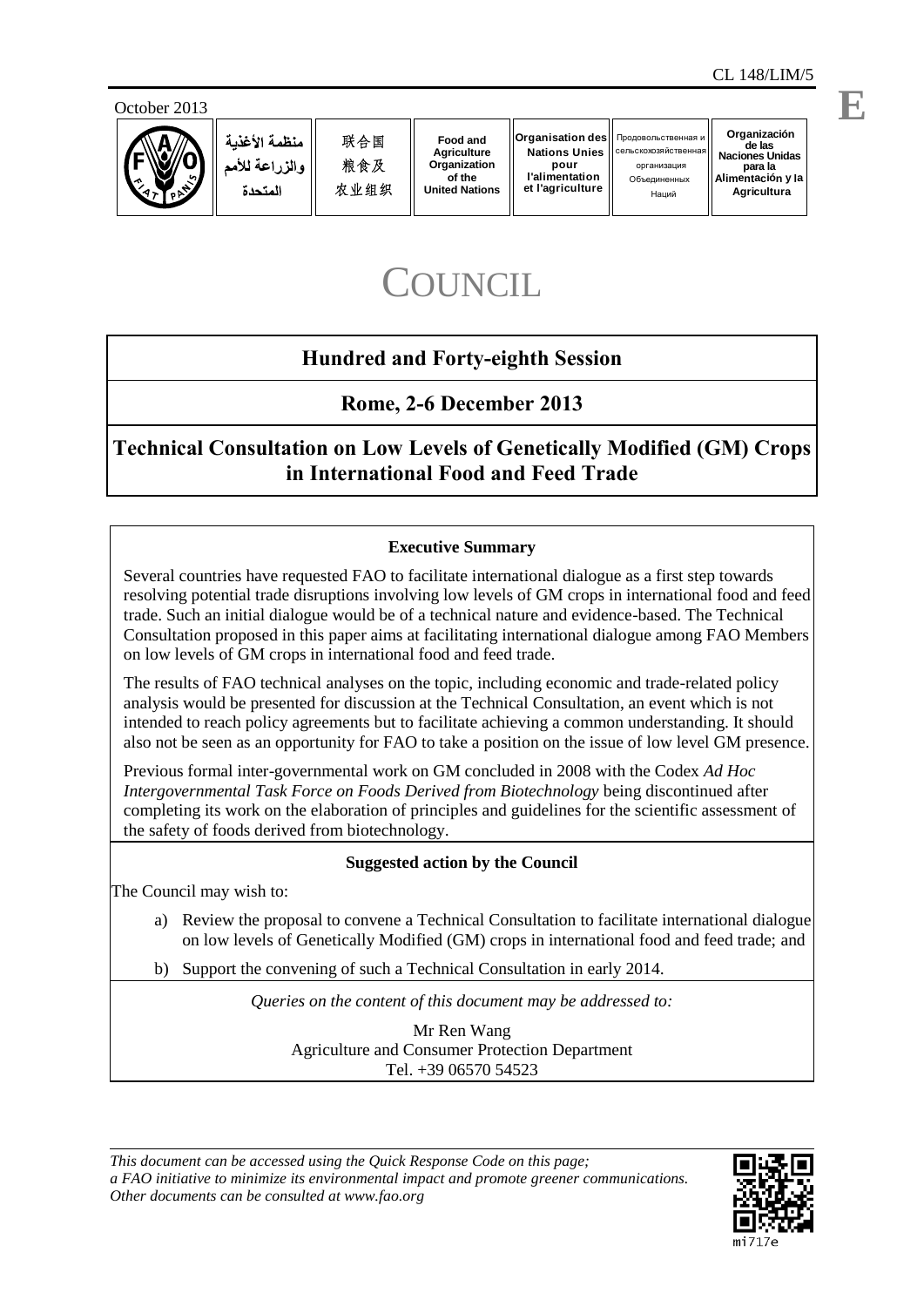# **I. Background**

1. Low levels of genetically modified (GM) crops in international food and feed trade are of growing concern to national authorities in a number of countries and private sector bodies. National policies and regulations that govern the acceptability of GM crops vary. The land area under GM cultivation has grown steadily over the last two decades and many GM crops are important in international trade (including maize, canola and soybean).

2. Furthermore, available information suggests that there are new GM crops under development and that a growing number of countries are involved in developing these crops. Current systems of production, handling and transport leads to the unintentional low levels of GM crops in "non-GM" consignments and unauthorized GM crops in consignments of authorized GM crops. A number of trade-related problems have been reported due to such unintentional mixing and the volume of international trade in GM foods and feed is increasing. There is therefore an urgent need for initiating international dialogue and discussions on the issue of low levels of GM crops in international food and feed trade.

3. Previous formal inter-governmental work on GM concluded in 2008 with the Codex *Ad Hoc Intergovernmental Task Force on Foods Derived from Biotechnology* being discontinued after completing its work on the elaboration of principles and guidelines for scientific assessment of the safety of foods derived from biotechnology. Although these guidelines are available, there are no relevant international standards establishing acceptable low levels of GM crops in traded food and feed, as a result of unintended presence.

4. In order to better understand the extent of the potential trade disruption, a trade economic study was initiated by FAO. Input was provided from approximately 70 countries. The preliminary analysis of the study has confirmed that there have been several disruptions to trade involving major food commodities.

5. The Codex *Ad Hoc Intergovernmental Task Force on Foods Derived from Biotechnology* elaborated principles and guidelines on safety assessment of foods derived from biotechnology during 2001–2007. Since the Task Force was discontinued in 2008, there has been no formal FAO forum to discuss relevant issues at the international level. Several countries have requested FAO to convene international dialogue as a first step towards finding solutions. Such an initial dialogue would be of technical nature, and be science and evidence-based.

#### **II. Objectives and scope**

6. The proposed meeting aims at facilitating international dialogue for FAO Members on low levels of GM crops in international food and feed trade. The results of FAO technical analyses on the topic, including economic and trade-related policy analysis will be presented for discussion.

7. The scope of the proposed meeting would be technical and exploratory, providing a forum for experts to present results of their research findings on the issue. It will be the prerogative of participating FAO Members to utilize the findings and technical suggestions for relevant national policies. The technical consultation is not intended to be an event to reach policy agreements.

# **III. Expected results**

8. The proposed meeting would contribute to achieving the following results:

- Awareness raised on the issue and surrounding factors and possible impacts on food security
- Improved understanding and recognition of various points of view on the issue from relevant stakeholders
- Agreement to work collaboratively to further discuss the issue of low levels of GM crops in international food and feed trade.